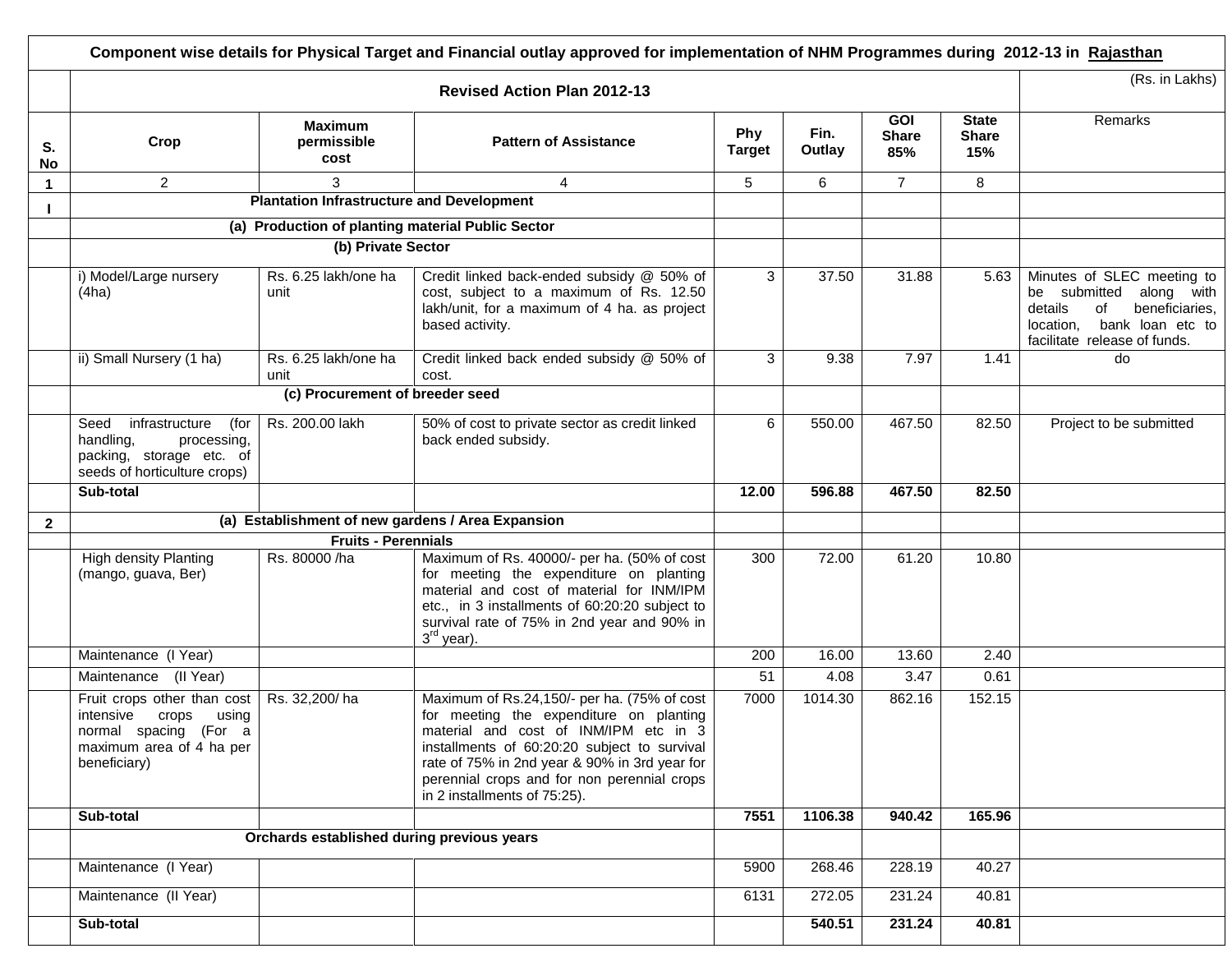|   | (c) Mushrooms                                                                                                                       |                                                                          |                                                                                                                                                                                                            |              |         |         |        |                                                                                                     |
|---|-------------------------------------------------------------------------------------------------------------------------------------|--------------------------------------------------------------------------|------------------------------------------------------------------------------------------------------------------------------------------------------------------------------------------------------------|--------------|---------|---------|--------|-----------------------------------------------------------------------------------------------------|
|   |                                                                                                                                     |                                                                          | (i) Integrated mushroom unit for spawn, compost production and training                                                                                                                                    |              |         |         |        |                                                                                                     |
|   | <b>Private Sector</b>                                                                                                               | Rs.50.00 lakh                                                            | 50% of cost for private sector, for meeting the<br>expenditure on infrastructure, as credit linked<br>back ended subsidy.                                                                                  | $\mathbf{1}$ | 25.00   | 21.25   | 3.75   | Project to be submitted                                                                             |
|   |                                                                                                                                     | (ii) Spawn making unit                                                   |                                                                                                                                                                                                            |              |         |         |        |                                                                                                     |
|   | <b>Private Sector</b>                                                                                                               | Rs. 15 lakh/ unit                                                        | 50% of cost, as credit linked back ended<br>subsidy.                                                                                                                                                       | $\mathbf{1}$ | 7.50    | 6.38    | 1.13   | Project to be submitted                                                                             |
|   |                                                                                                                                     | (iii) Compost making unit                                                |                                                                                                                                                                                                            |              |         |         |        |                                                                                                     |
|   | <b>Private Sector</b>                                                                                                               | Rs. 20.00 lakh/ unit                                                     | 50% of cost, as credit linked back ended<br>subsidy.                                                                                                                                                       | $\mathbf{1}$ | 10.00   | 8.50    | 1.50   | Project to be submitted                                                                             |
|   | Sub-total                                                                                                                           |                                                                          |                                                                                                                                                                                                            | 3.00         | 42.50   | 36.13   | 6.38   |                                                                                                     |
|   |                                                                                                                                     |                                                                          | (d) Flowers (For a maximum of 2 ha per beneficiary)                                                                                                                                                        |              |         |         |        |                                                                                                     |
|   |                                                                                                                                     | (c) Loose Flowers                                                        |                                                                                                                                                                                                            |              |         |         |        |                                                                                                     |
|   | Small & Marginal Farmers                                                                                                            | Rs. 24,000/ha                                                            | 50% of cost @ Rs.12, 000 / ha. limited to 2<br>ha per beneficiary                                                                                                                                          | 125          | 15.00   | 12.75   | 2.25   |                                                                                                     |
|   | <b>Other Farmers</b>                                                                                                                | do                                                                       | 33 % of cost @ Rs. 7,920 / ha. limited to 4<br>ha per beneficiary                                                                                                                                          | 50           | 3.96    | 3.37    | 0.59   |                                                                                                     |
|   | Sub-total                                                                                                                           |                                                                          |                                                                                                                                                                                                            | 175          | 18.96   | 16.12   | 2.84   |                                                                                                     |
|   |                                                                                                                                     |                                                                          | (c) Spices (For a maximum area of 4 ha per beneficiary)                                                                                                                                                    |              |         |         |        |                                                                                                     |
|   | (a) Seed spices and<br>Rhizomatic Spices.                                                                                           | Rs. 25,000 / ha                                                          | Maximum of Rs. 12,500/- per ha. (50% of<br>cost for meeting the expenditure on planting<br>material and cost of material for INM/IPM<br>etc).                                                              | 3500         | 192.50  | 163.63  | 28.88  |                                                                                                     |
|   | Sub-total                                                                                                                           |                                                                          |                                                                                                                                                                                                            |              | 192.50  | 163.63  | 28.88  |                                                                                                     |
| 3 | Rejuvenation / replacement<br>senile<br>of<br>plantation<br>Canopy<br>including<br>management.                                      | Rs.30,000<br>ha<br>(average)                                             | 50% of the total cost subject to a maximum of<br>Rs. 15,000/ha to a limited of 2 ha per<br>beneficiary. Actual cost to be claimed based<br>on the nature and requirement of the crop to<br>be rejuvenated. | 600          | 90.00   | 76.50   | 13.50  | To be implemented as per<br>guidelines circulated                                                   |
| 4 |                                                                                                                                     | <b>Creation of Water resources</b>                                       |                                                                                                                                                                                                            |              |         |         |        |                                                                                                     |
|   |                                                                                                                                     | (a) Community tanks                                                      |                                                                                                                                                                                                            |              |         |         |        |                                                                                                     |
|   | (10 ha. of command area, with pond size of 100m x 100m x 3m) -                                                                      |                                                                          | i) Community tanks/on farm ponds/on farm water reservoirs with use of plastic/RCC lining -                                                                                                                 |              |         |         |        |                                                                                                     |
|   | - In Plain areas                                                                                                                    | Rs. 15.00 lakh /unit in<br>plain areas, Rs.17.25<br>lakh in hilly areas. | 100% of cost for 10 ha                                                                                                                                                                                     | 75           | 1125.00 | 956.25  | 168.75 | Efforts to made for<br>convergence with MNREGS                                                      |
|   | (b) Water harvesting system for individuals - for storage of water in 20m x 20m x 3m<br>ponds/wells @Rs.100.00 cum (@50% subsidy) - |                                                                          |                                                                                                                                                                                                            |              |         |         |        |                                                                                                     |
|   | - In Plain areas                                                                                                                    | Rs. 1.20 lakh /unit in<br>plain areas, Rs.1.38<br>lakh in hilly areas    | 50% of cost.                                                                                                                                                                                               | 200          | 120.00  | 102.00  | 18.00  | Efforts to made for<br>convergence with MNREGS.<br>Maintenance to be ensured by<br>the beneficiary. |
|   | Sub-total                                                                                                                           |                                                                          |                                                                                                                                                                                                            | 275.00       | 1245.00 | 1058.25 | 186.75 |                                                                                                     |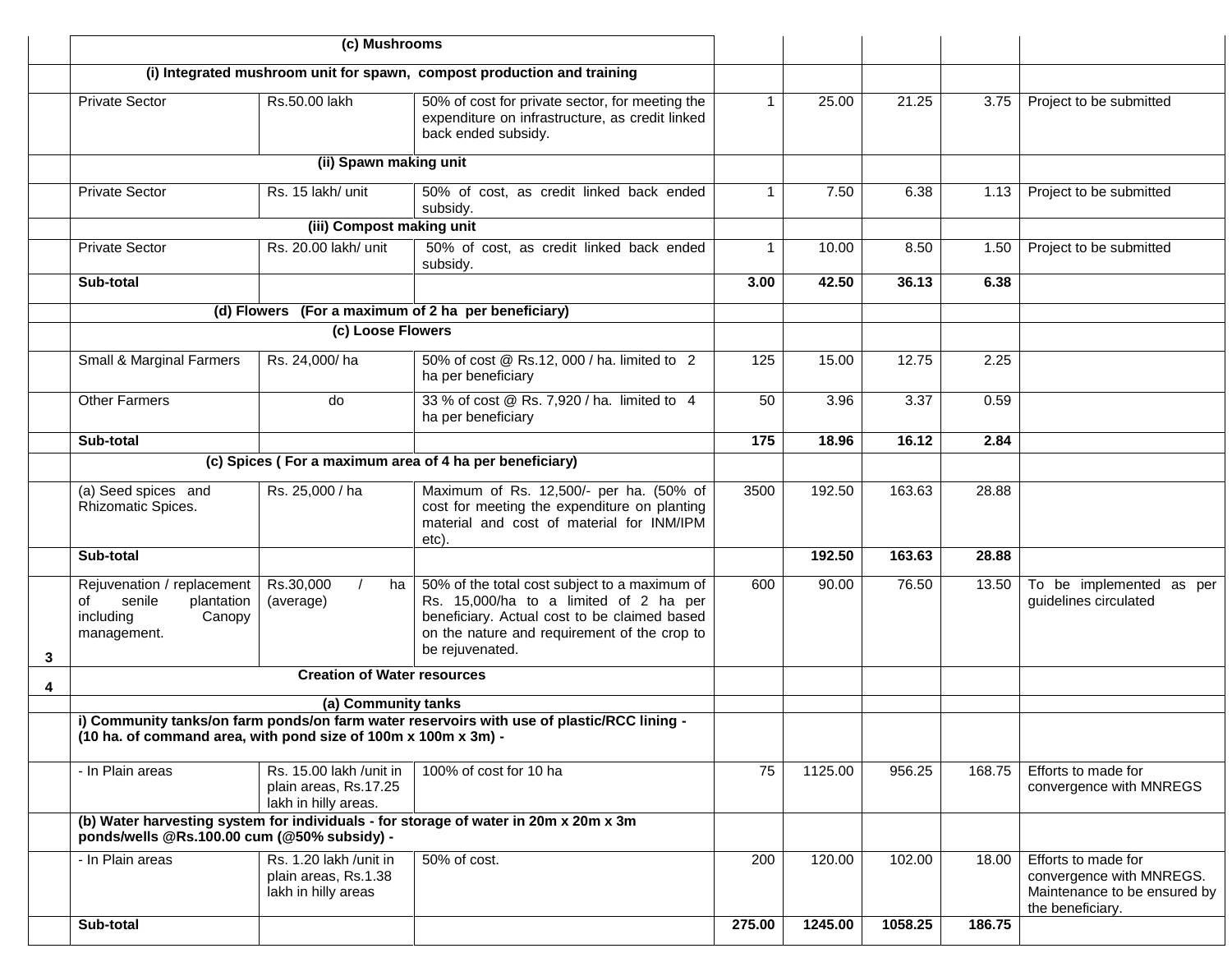| 5 | <b>Protected cultivation</b>                                                 |                                                    |                                                                                                                                                                                                                                                                             |        |         |        |        |                                                                                                             |
|---|------------------------------------------------------------------------------|----------------------------------------------------|-----------------------------------------------------------------------------------------------------------------------------------------------------------------------------------------------------------------------------------------------------------------------------|--------|---------|--------|--------|-------------------------------------------------------------------------------------------------------------|
|   | 1. Green House structure                                                     |                                                    |                                                                                                                                                                                                                                                                             |        |         |        |        |                                                                                                             |
|   |                                                                              |                                                    |                                                                                                                                                                                                                                                                             |        |         |        |        |                                                                                                             |
|   | Tubular structure                                                            | Rs. 935/ Sq.m                                      | 50% of the cost limited to 4000 Sq.m per<br>beneficiary.                                                                                                                                                                                                                    | 12.28  | 574.09  | 487.98 | 86.11  |                                                                                                             |
|   | Shade Net House<br>Tubular structure                                         | Rs. 600/ Sq.m                                      | 50% of cost limited to 4000 Sq.m per<br>beneficiary.                                                                                                                                                                                                                        | 5.00   | 150.00  | 127.5  | 22.5   |                                                                                                             |
|   | <b>Plastic Mulching</b>                                                      | Rs. 20,000/ha                                      | 50% of the total cost limited to 2 ha per<br>beneficiary.                                                                                                                                                                                                                   | 100    | 10.00   | 8.5    | 1.5    |                                                                                                             |
|   | <b>Plastic Tunnels</b>                                                       | Rs.30/ Sq.m                                        | 50% of cost limited 4000 Sq.m per<br>beneficiary.                                                                                                                                                                                                                           | 60     | 90.00   | 76.50  | 13.50  |                                                                                                             |
|   | Anti Bird/Anti Hail Nets                                                     | Rs.20/- per Sq.m                                   | 50% of cost limited to 5000 Sq.m per<br>beneficiary.                                                                                                                                                                                                                        | 10     | 10.00   | 8.50   | 1.50   |                                                                                                             |
|   | Cost of planting material<br>of high value vegetables<br>grown in poly house | Rs.105/Sq.m                                        | 50% of cost.                                                                                                                                                                                                                                                                | 10     | 52.50   | 44.63  | 7.88   |                                                                                                             |
|   | Cost of planting material of<br>flowers for poly house                       | Rs.500/ Sq.m                                       | 50% of cost.                                                                                                                                                                                                                                                                | 5      | 125.00  | 106.25 | 18.75  |                                                                                                             |
|   | Sub-total                                                                    |                                                    |                                                                                                                                                                                                                                                                             | 202.28 | 1011.59 | 859.85 | 151.74 |                                                                                                             |
| 6 |                                                                              |                                                    | Promotion of Integrated Nutrient Management(INM)/ Integrated Pest Management (IPM)                                                                                                                                                                                          |        |         |        |        |                                                                                                             |
|   | (i) Promotion of IPM/INM                                                     | Rs. 2000/ha                                        | 50% of cost subject to a maximum of Rs<br>1000/ha limited to 4.00 ha/ beneficiary.                                                                                                                                                                                          | 4000   | 40.00   | 34.00  | 6.00   | To be need based and taken<br>up after identifying problem of<br>pest / disease and nutrient<br>deficiency. |
|   | Sub-total                                                                    |                                                    |                                                                                                                                                                                                                                                                             |        | 40.00   | 34.00  | 6.00   |                                                                                                             |
| 7 |                                                                              | <b>Organic Farming</b>                             |                                                                                                                                                                                                                                                                             |        |         |        |        |                                                                                                             |
|   | (i) Adoption of Organic<br>Farming.                                          | Rs. 20,000/ha                                      | 50% of cost limited to Rs.10000/ha for a<br>maximum area of 4 ha. per beneficiary,<br>spread over a period of 3 years involving an<br>assistance of Rs.4000/- in first year and<br>Rs.3000/- each in second & third year. The<br>programme to be linked with certification. | 300    | 30.00   | 25.5   | 4.5    | Project to be submitted                                                                                     |
|   | (ii) Organic Certification                                                   | Project based                                      | Rs. 5 lakh for a cluster of 50 ha which will<br>include Rs.1.50 lakh in first year, Rs. 1.50<br>lakh in second year and Rs. 2.00 lakh in third<br>year.                                                                                                                     | 300    | 30.00   | 25.5   | 4.5    | Project to be submitted                                                                                     |
|   | (iii) Vermi compost Units /organic input production unit                     |                                                    |                                                                                                                                                                                                                                                                             |        |         |        |        |                                                                                                             |
|   | Permanent structure                                                          | Rs. 60,000/ unit for<br>permanent structure<br>and | 50% of cost conforming to the size of the unit<br>of 30'x8'x2.5' dimension of permanent<br>structure to be administered on pro-rata<br>basis.                                                                                                                               | 300    | 90.00   | 76.5   | 13.5   |                                                                                                             |
|   | <b>HDPE Vermibed</b>                                                         | Rs. 10,000 / unit for<br><b>HDPE Vermibed</b>      | 50% of cost conforming to the size of 96 cft<br>(12'x4'x2') to be administered on pro-rata<br>basis.                                                                                                                                                                        | 600    | 30.00   | 25.5   |        | 4.5   Designs para meter of HDPE<br>beds will conformer to BIS<br>standards (ISI 5907:2010)                 |
|   | Sub-total                                                                    |                                                    |                                                                                                                                                                                                                                                                             | 1500   | 180.00  | 153.00 | 22.50  |                                                                                                             |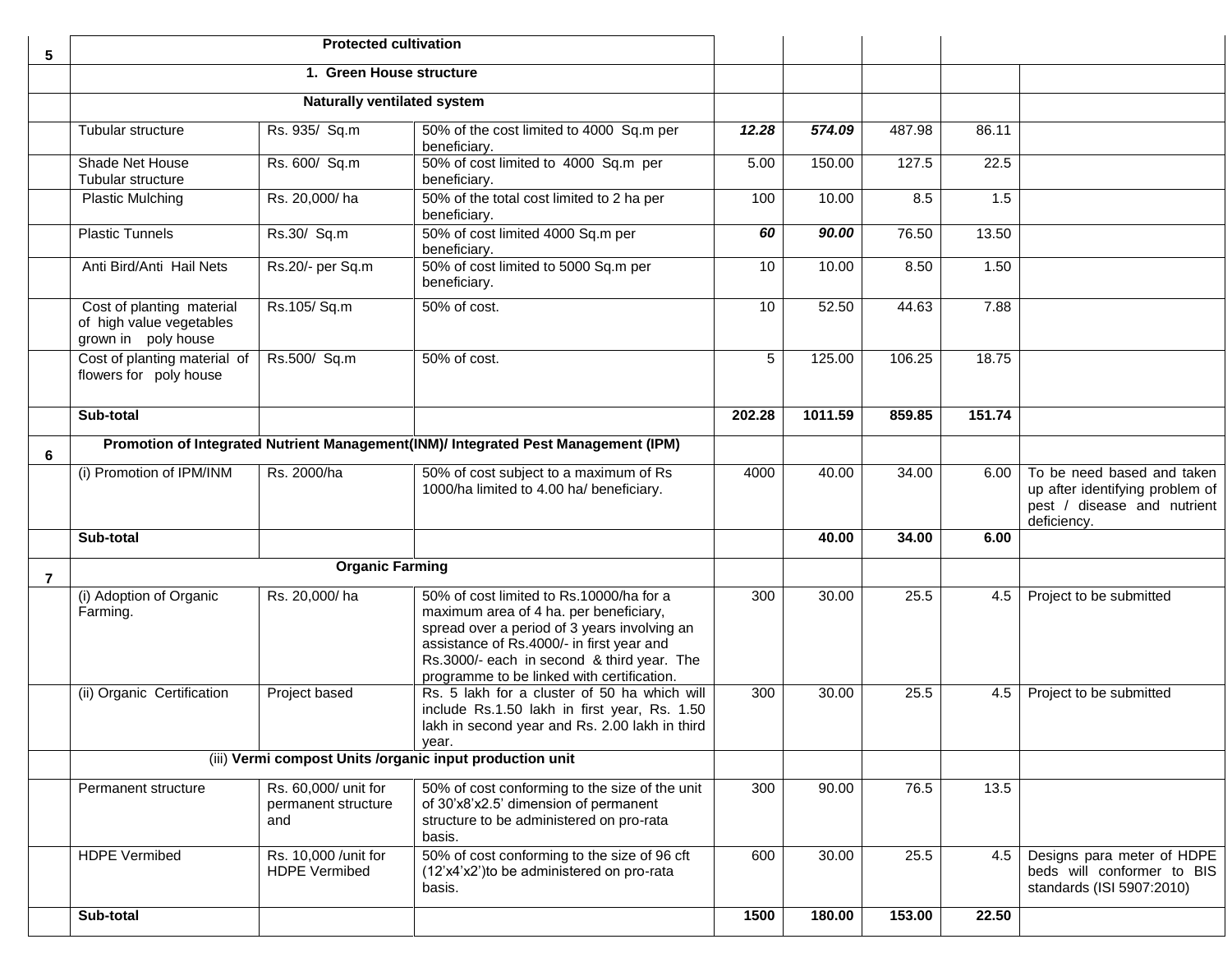| 8  | Pollination support through beekeeping                                                              |                                                                                     |                                                                                                   |                |        |        |       |                                           |
|----|-----------------------------------------------------------------------------------------------------|-------------------------------------------------------------------------------------|---------------------------------------------------------------------------------------------------|----------------|--------|--------|-------|-------------------------------------------|
|    | i) Honey bee colony                                                                                 | Rs. 1400/ colony of 4<br>frames                                                     | 50% of cost limited to 50 colonies /<br>beneficiary.                                              | 5000           | 35.00  | 29.75  | 5.25  | List of Beneficiaries to be<br>furnished. |
|    | ii) Hives                                                                                           | Rs. 1600/hive                                                                       | 50% of cost limited to 50 colonies /<br>beneficiary.                                              | 5000           | 40.00  | 34.00  | 6.00  | List of Beneficiaries to be<br>furnished. |
|    | Sub-total                                                                                           |                                                                                     |                                                                                                   |                | 75.00  | 63.75  | 11.25 |                                           |
| 9  |                                                                                                     | Horticulture Mechanization                                                          |                                                                                                   |                |        |        |       |                                           |
|    | (a) Power operated<br>machines/tools including<br>Power Saw and Plant<br>Protection equipments etc. | Rs.35,000/- per set                                                                 | 50% of cost limited to one set per beneficiary.                                                   | 100            | 17.50  | 14.88  | 2.63  | List of Beneficiaries to be<br>furnished. |
|    | (b) Power Machines (upto<br>20 BHP) with rotavator /<br>equipment                                   | Rs.1,20,000/- per set                                                               | 50% of cost limited to one set per beneficiary.                                                   | 30             | 18.00  | 15.30  | 2.70  | List of Beneficiaries to be<br>furnished. |
|    | (c) Power machines (20 HP<br>& above including<br>accessories /equipments                           | Rs. 3,00,000/- per set                                                              | 50% of cost limited to one set per beneficiary.                                                   | 200            | 300.00 | 255.00 | 45.00 | List of Beneficiaries to be<br>furnished. |
|    | Sub-total                                                                                           |                                                                                     |                                                                                                   |                | 335.50 | 285.18 | 50.33 |                                           |
| 11 |                                                                                                     | Human Resource Development (HRD)                                                    |                                                                                                   |                |        |        |       |                                           |
|    | (a) HRD for Supervisors &<br>Entrepreneurs                                                          | Rs. 20.00 lakh /<br>training                                                        | 100% of the cost in first year. In subsequent<br>years, cost of infrastructure not to be claimed. | $\overline{2}$ | 30.00  | 25.50  | 4.50  | Project to be submitted                   |
|    | (i) Within the District (one<br>day)                                                                | Rs.400/day per<br>farmer excluding<br>transport                                     | 100% of the cost.                                                                                 | 2400           | 9.60   | 8.16   | 1.44  |                                           |
|    | (ii) Within the State (two<br>day)                                                                  | Rs. 750/day per<br>farmer excluding<br>transport                                    | 100% of the cost.                                                                                 | 2400           | 36.00  | 30.60  | 5.40  |                                           |
|    | (iii) Outside the State (five<br>day)                                                               | Rs. 1000/ day per<br>farmer excluding<br>transport<br>(b) Exposure visit of farmers | 100% of the cost.                                                                                 | 50             | 2.50   | 2.13   | 0.38  |                                           |
|    |                                                                                                     |                                                                                     |                                                                                                   |                |        |        |       |                                           |
|    | (ii) Within the State (three<br>days)                                                               | Rs. 300/day per<br>farmer excluding<br>transport                                    | 100% of the cost.                                                                                 | 2400           | 21.60  | 18.36  | 3.24  |                                           |
|    | (iii) Outside the State (5<br>days)                                                                 | Rs. 600/day per<br>farmer excluding<br>transport                                    | 100% of the cost.                                                                                 | 2400           | 72.00  | 61.20  | 10.80 |                                           |
|    |                                                                                                     |                                                                                     | (c) Training / study tour of technical staff/ field functionaries                                 |                |        |        |       |                                           |
|    | (i) Within the State (one<br>day)                                                                   | Rs.200/day per<br>participant plus<br>TA/DA, as admissible                          | 100% of the cost.                                                                                 | 100            | 0.20   | 0.17   | 0.03  |                                           |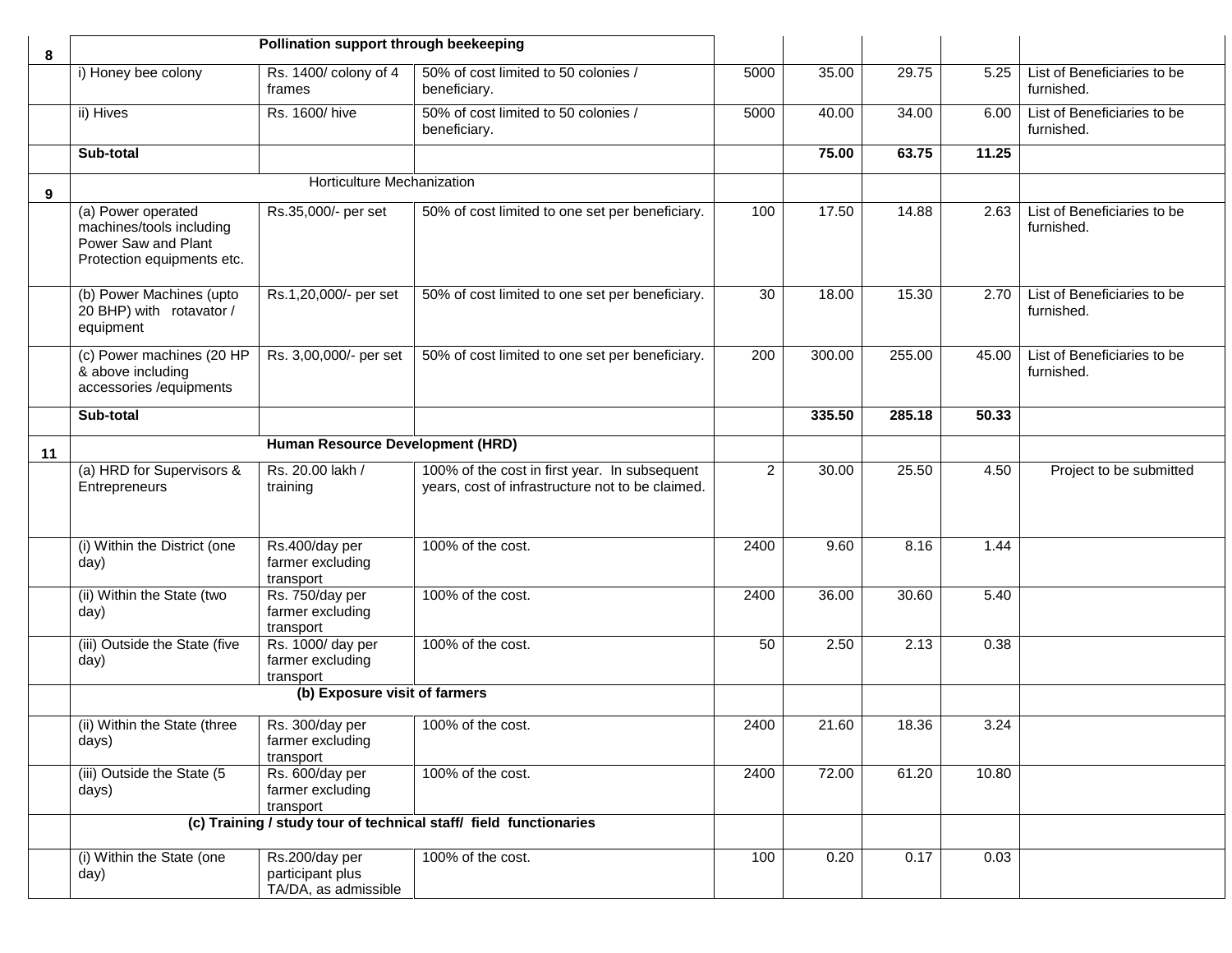|    | (ii) Study tour to<br>progressive States/ units<br>(group of minimum 5<br>participants)(5 days)    | Rs.650.00/day per<br>participant plus<br>TA/DA, as admissible | 100% of the cost.                                                                                                                                                                                                                                                                                                                                                                         | 50             | 1.63    | 1.38    | 0.24   |                                                                                                                                                    |
|----|----------------------------------------------------------------------------------------------------|---------------------------------------------------------------|-------------------------------------------------------------------------------------------------------------------------------------------------------------------------------------------------------------------------------------------------------------------------------------------------------------------------------------------------------------------------------------------|----------------|---------|---------|--------|----------------------------------------------------------------------------------------------------------------------------------------------------|
|    | Sub-total                                                                                          |                                                               |                                                                                                                                                                                                                                                                                                                                                                                           |                | 173.53  | 147.50  | 26.03  |                                                                                                                                                    |
| 12 |                                                                                                    | INTEGRATED POST HARVEST MANAGEMENT                            |                                                                                                                                                                                                                                                                                                                                                                                           |                |         |         | 0.00   |                                                                                                                                                    |
|    | 1. Pack house / On farm<br>collection & storage unit                                               | Rs. 3.00 Lakh/ per<br>unit with size of<br>9Mx6M              | 50% of the capital cost.                                                                                                                                                                                                                                                                                                                                                                  | 50             | 75.00   | 63.75   | 11.25  | Minutes of SLEC meeting to<br>be submitted along with<br>details<br>beneficiaries,<br>of<br>to facilitate<br>location, etc<br>release of funds.    |
|    | 2. Refer vans                                                                                      | Rs. 24.00 lakh/ unit<br>for 6 MT capacity                     | Credit linked back-ended subsidy @40% of<br>the cost of project in General areas.                                                                                                                                                                                                                                                                                                         | 15             | 144.00  | 122.4   | 21.6   | Project to be submitted                                                                                                                            |
|    | 3. Cold storage units<br>(Construction / expansion /<br>Modernization)<br>project in general areas | Rs. 6000/MT for<br>5000 MT capacity                           | Credit linked back-ended subsidy @ 40% of<br>the capital cost of project in general areas<br>and 55% in case of Hilly & Scheduled areas<br>in respect of only those units which adopt<br>new technologies and include insulation,<br>humidity control and fin coil cooling system<br>with provision of multi chambers. Technical<br>parameters issued by the Department to be<br>adopted. | 4              | 480.0   | 408     | 72     | Project to be submitted                                                                                                                            |
|    | 4. Primary/ Mobile / Minimal<br>processing unit                                                    | Rs. 24.00 lakh/unit.                                          | $-do-$                                                                                                                                                                                                                                                                                                                                                                                    | 4              | 38.40   | 32.64   | 5.76   | Project to be submitted                                                                                                                            |
|    | 5. Ripening chamber<br>project in general areas                                                    | Rs. 6000/MT for 5000<br>MT capacity                           | -do-                                                                                                                                                                                                                                                                                                                                                                                      | 5000           | 120.00  | 102.00  | 18.00  | Project to be submitted                                                                                                                            |
|    | 6. Low cost onion storage<br>structure (25 MT)                                                     | Rs.1.00 lakh per unit                                         | 50% of the total cost.                                                                                                                                                                                                                                                                                                                                                                    | 2500           | 1250.00 | 1062.50 | 187.50 | Minutes of SLEC meeting to<br>be submitted<br>along with<br>details<br>of<br>beneficiaries,<br>location, etc<br>to facilitate<br>release of funds. |
|    | Sub-total                                                                                          |                                                               |                                                                                                                                                                                                                                                                                                                                                                                           |                | 2107.40 | 1791.29 | 316.11 |                                                                                                                                                    |
|    |                                                                                                    |                                                               | ESTABLISHMENT OF MARKETING INFRASTRUCTURE FOR HORTICULTURAL PRODUCE                                                                                                                                                                                                                                                                                                                       |                |         |         |        |                                                                                                                                                    |
| 13 |                                                                                                    |                                                               |                                                                                                                                                                                                                                                                                                                                                                                           |                |         |         |        |                                                                                                                                                    |
|    | 1. Terminal markets                                                                                | Rs.150.00<br>corer/project                                    | 25% to 40% (limited to Rs.50.00 crore) as<br>Public-Private Partnership mode through<br>competitive bidding, in accordance with<br>operational guidelines issued separately.                                                                                                                                                                                                              | $\overline{2}$ | 50.00   | 42.50   | 7.50   | Project to be submitted                                                                                                                            |
|    | 2.Static/Mobile Vending<br>Cart/ platform with cool<br>chamber.                                    | Rs. 30,000/ unit                                              | 50% of total cost.                                                                                                                                                                                                                                                                                                                                                                        | 125            | 18.75   | 15.94   | 2.81   | Minutes of SLEC meeting to<br>be submitted along with<br>details<br>of<br>beneficiaries,<br>etc to facilitate<br>location,<br>release of funds.    |
|    | Sub-total                                                                                          |                                                               |                                                                                                                                                                                                                                                                                                                                                                                           |                | 68.75   | 58.44   | 10.31  |                                                                                                                                                    |
| 14 | <b>Special Interventions</b>                                                                       |                                                               |                                                                                                                                                                                                                                                                                                                                                                                           |                |         |         |        |                                                                                                                                                    |